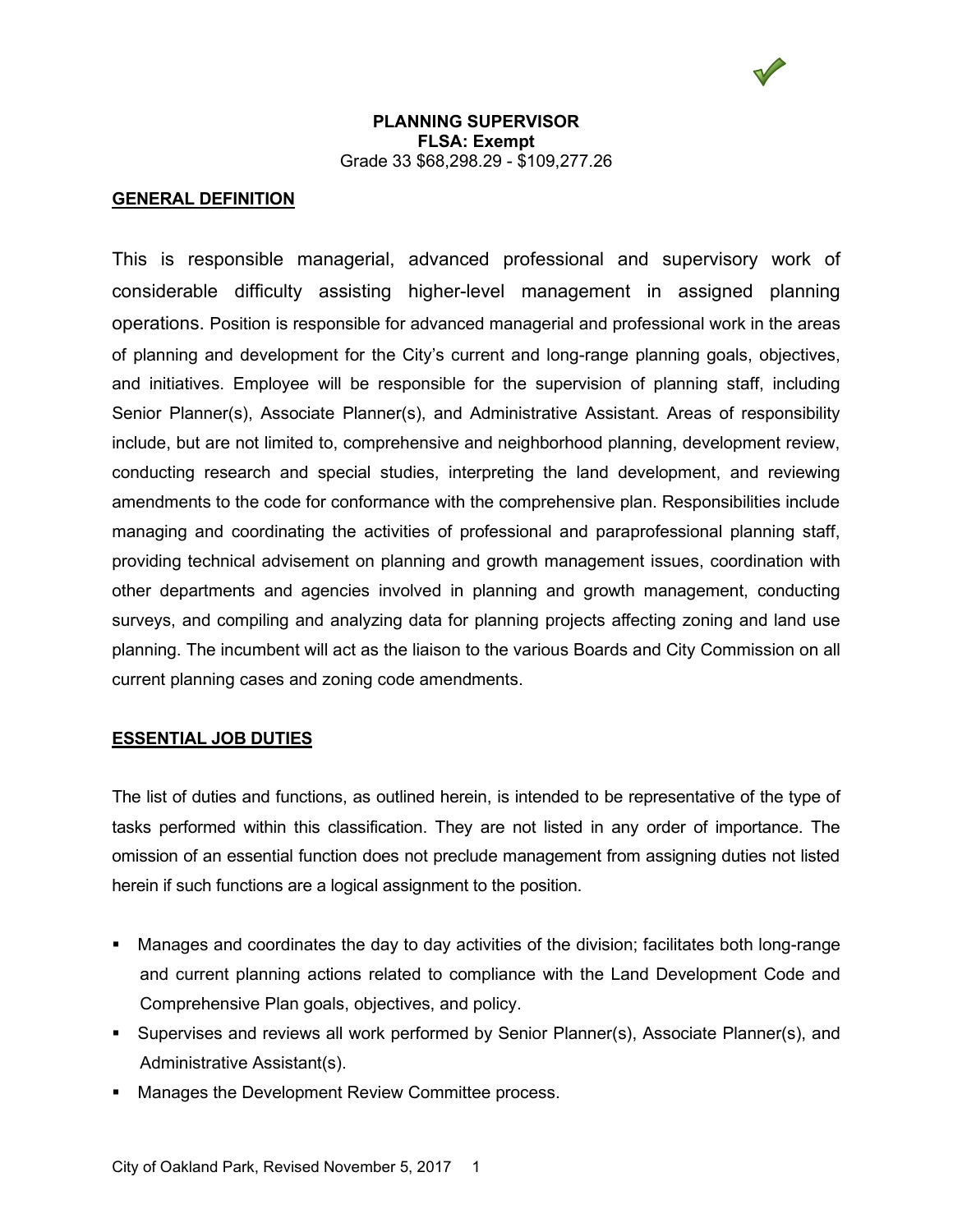- Supervises subordinate employees and evaluates their job performance.
- Assigns projects to planners, coordinates the review of projects, establishes meeting agendas, and assists in resolving technical issues and disputes.
- Prepares staff reports/transmittal items and support documentation in a timely manner to the City Manager's office for scheduled Commission meetings.
- Meets deadlines for advisory boards and Development Review Committee meetings; writes detailed case analysis reports related to all aspects of current and long-range planning.
- Researches and drafts new or revised land development codes; reviews staff reports of planning staff prior to submission for approval.
- Provides analysis and responses regarding the compatibility of the proposed development with and Development Codes and Comprehensive Plan designations.
- Participates in the maintenance and coordination of the current planning agenda, long-range planning and, related administrative needs through the use of a detailed activity report.
- Obtains, assembles, summarizes and, analyzes data involved in planning, such as land use, population, economic characteristics, traffic, land development and, other factors pertinent to a comprehensive planning program, including the use of GIS software to produce maps.
- Provides technical and professional advisement regarding planning and development functions to professionals, management, governing authorities, and, members of the public.
- Manages resident complaints regarding neighborhood traffic issues.
- Provides technical recommendations on the development and implementation of growth management policies and regulations.
- Evaluates land use and zoning proposals to ensure compliance with applicable City, State or Federal laws, codes, ordinances, and related regulatory standards.
- **Participates in the supervision of administrative support, paraprofessional department staff,** and interns by assigning tasks, and providing technical reviews for work products.
- Evaluates environmental information and recommends mitigation measures to reduce adverse impacts of development.
- Represents the City at meetings, conferences and, workshops concerning planning and growth management issues.
- **Prepares and makes presentations to the City Commission.**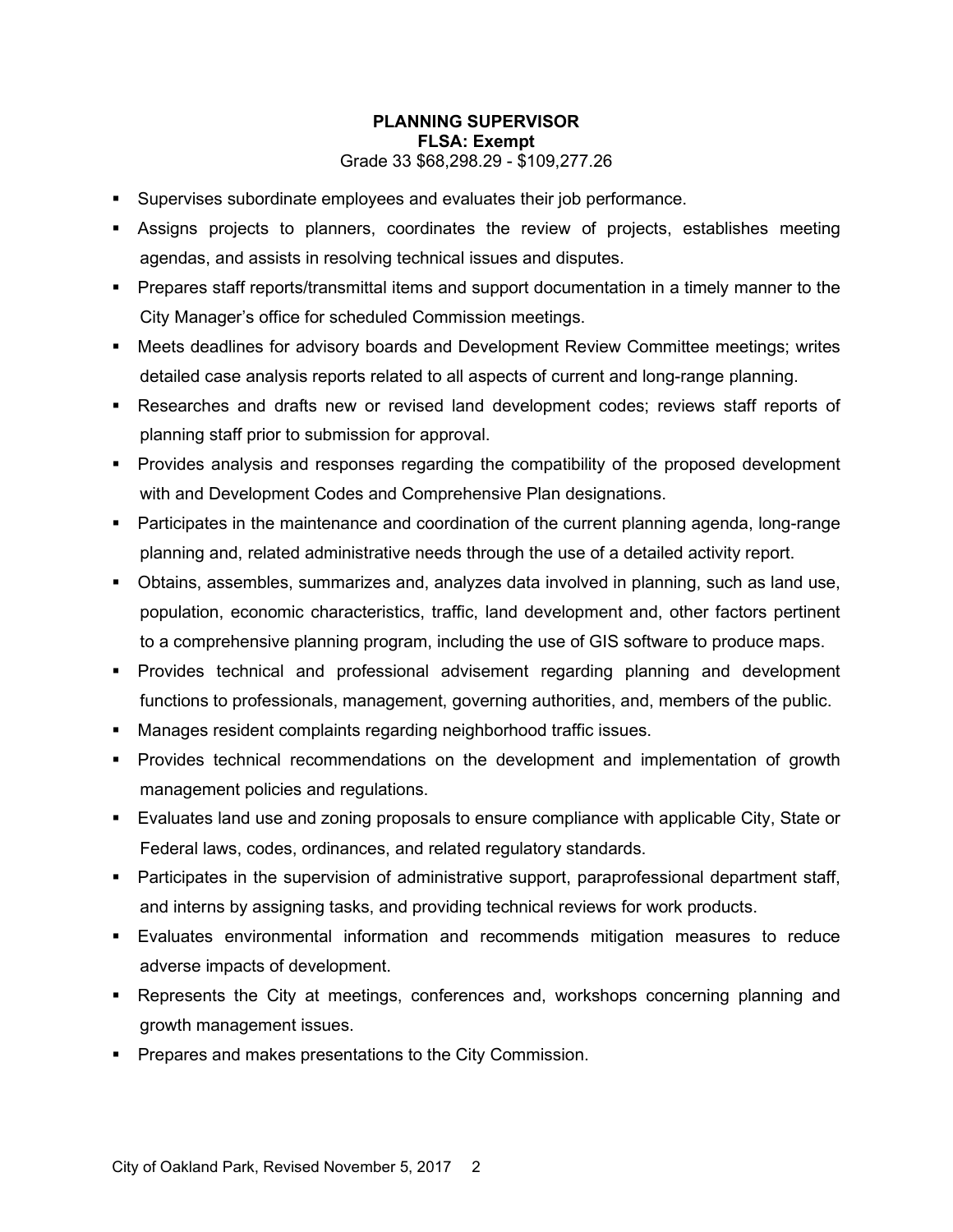- Participates in the development, maintenance, and administration of a comprehensive information resource database for planning and growth management analysis purposes.
- Provides presentations to supervisors, boards, commissions, civic groups, and the general public on planning and growth management issues as directed.
- Participates in various development review and pre-development meetings to provide information and guidance applicable to the City's community development goals, objectives, and initiatives.
- Maintains current knowledge of trends and developments in the disciplines of urban and regional planning and zoning administration for application to functions undercharge.
- Manages and negotiates leases on city-owned property and obtain City Commission review and approval of them through the entire process.
- The lead city planner for all Community Redevelopment Area (CRA) planning issues including CRA amendments, zoning code amendments, and redevelopment project funding applications.
- **Requires regular attendance to scheduled work shifts.**

# **KNOWLEDGE, SKILLS & ABILITIES**

- Substantial knowledge of the principles and practices applied to the review and analysis of urban planning and growth management initiatives.
- Substantial knowledge of the planning, zoning, physical development, and economic development principles and practices applied to municipal community development.
- Substantial knowledge of the body of available and current information resources applicable to the planning and growth management for technical research purposes and for special projects as may be assigned.
- Substantial knowledge of legislation affecting growth management and land development in Florida.
- Considerable knowledge of the development functions of municipal, state, and county governments.
- Considerable knowledge of modern office practices, with emphasis on computer literacy, word processing, spreadsheet applications, and electronic records and file management.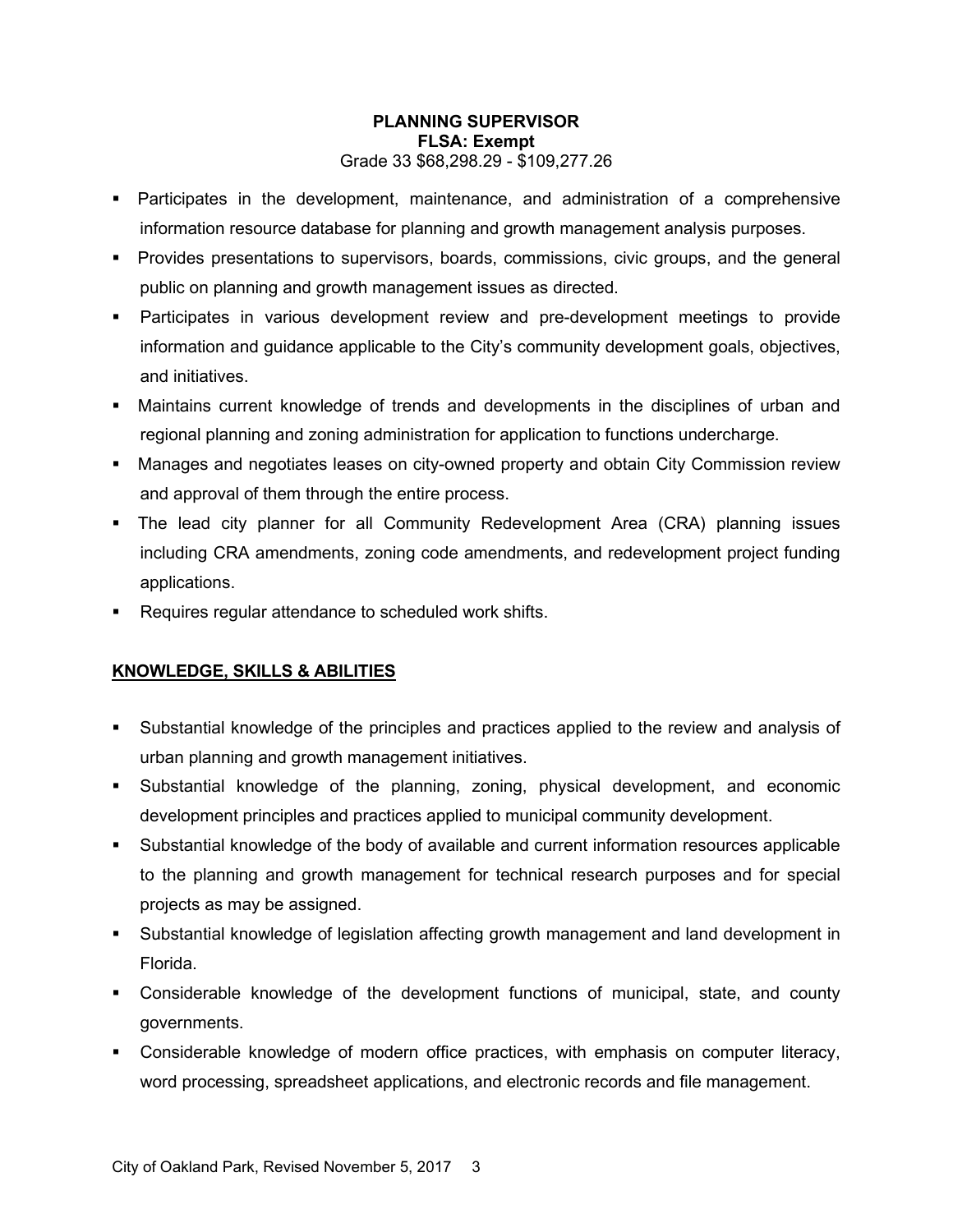- Ability to review, understand, and render recommendations regarding ordinances, land development legislation, codes, special requests, and applications, or related information.
- Ability to coordinate, assign, delegate, and provide for the technical review of work products the tasks and projects assigned to paraprofessional, professional planning staff, interns, and consultants.
- Ability to establish and maintain effective working relationships with internal and external customers, as well as governing and appointed authorities.
- A strong customer service orientation in work and communication with coworkers, management, elected officials, and citizens.

### **MINIMUM ACCEPTABLE EDUCATION, TRAINING & EXPERIENCE**

Bachelor's degree in Urban and Regional Planning, Public Administration, or related field supplemented by 7 years of professional experience as a Planner in a municipal planning function. American Institute of Certified Planners (AICP) certification. Valid Florida driver's license without any restrictions affecting the ability to perform the essential job duties.

### **PREFERRED**

Master's degree

### **PHYSICAL REQUIREMENTS**

The City of Oakland Park is an Equal Opportunity Employer. In compliance with the Americans with Disabilities Act (42 U.S. C. 12101 et. seq.), the City of Oakland Park will provide reasonable accommodations to qualified individuals with disabilities and encourages both prospective and current employees to discuss potential accommodations with the employer. The physical demands described here are representative of those that must be met by an employee to successfully perform the essential functions of this job.